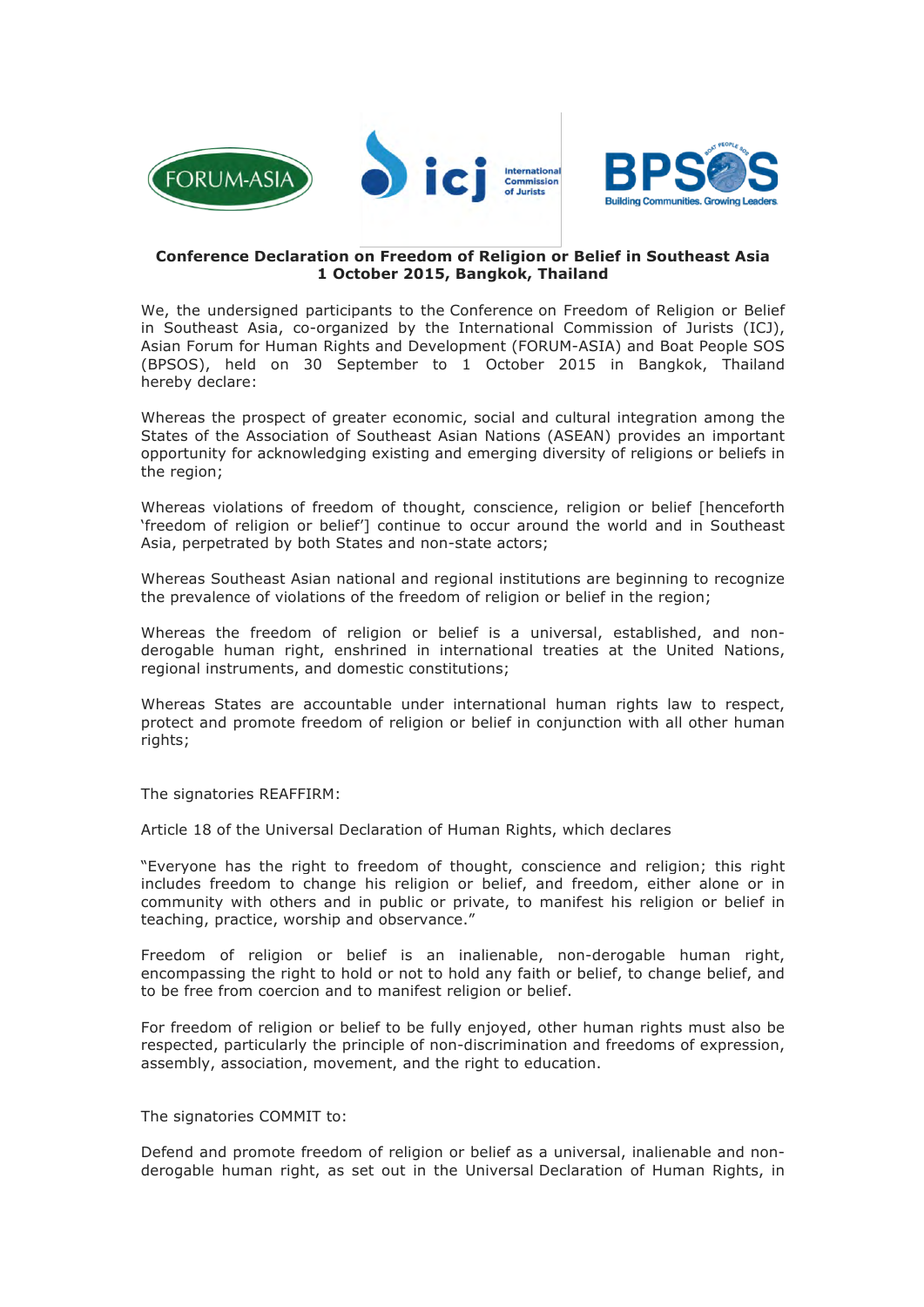international law and declarations, and in the work of national, regional, and global institutions.

Defend and promote freedom of religion or belief for all persons, as individuals and in community with others, through their work and respective institutions by sharing information and mobilizing effective responses.

Work toward the non-discriminatory realization of freedom of religion or belief in recognition of multiple and intersectional discriminations and vulnerabilities, including, among other grounds, on grounds of ethnicity, indigenous identity, gender, sexual orientation, citizenship, and disabilities.

Enhance global and regional cooperation by working across geographical, national, racial, ethnic, political and religious boundaries.

Advocate for accountability and remedies for individuals and communities suffering from violence, persecution, discrimination, harassment, marginalization or other abuses of human rights because of their religion or belief.

Express and act in solidarity with individuals and communities suffering from violence, persecution, discrimination, harassment, marginalization or other abuses of human rights because of their religion or belief.

\*The text above was based on the 2014 Charter for Freedom of Religion or Belief and the 2015 New York Resolution for Freedom of Religion or Belief of the International Panel of Parliaments for Freedom of Religion or Belief (IPPFoRB)

## **Individuals**

Andrea Giorgetta **Italy** Andrew Khoo **Malaysia** Malaysia Ashin Zayaditha Music and Ashin Zayaditha Music and Ashin Zayaditha Music and Ashin Zayaditha Music and Ashin Z Aviva Nababan Indonesia Braema Mathi Singapore (Singapore Singapore Singapore Singapore Singapore Singapore Singapore Singapore Singapore Chew Chuan Yang Malaysia Nasar Serbatan Serbatan Serbatan Malaysia Daniel Lising **Philippines** Philippines **Philippines** Elisabeth Indonesia Emilia Renita Az **Indonesia** anticonesia anticonesia anticonesia anticonesia anticonesia anticonesia anticonesia Eunice Santa María Philippines John Liu Malaysia John Saw Yaw Han Myanmar Museum Museum Museum Museum Museum Museum Museum Museum Museum Museum Museum Museum M Lah Eh Doh Myanmar Nur Syamimi binti Amran Malaysia (Malaysia Malaysia Malaysia Malaysia Malaysia Malaysia Malaysia Malaysia Malaysia Prabindra Shakya Nepal at a shine a shekarar ne shekarar 2012. Nepal at a shekarar ne shekarar ne shekarar 19 Tan Kong Beng Malaysia (Malaysia Malaysia Malaysia Malaysia Malaysia Malaysia Malaysia Malaysia Malaysia Malaysia Malaysia Malaysia Malaysia Malaysia Malaysia Malaysia Malaysia Malaysia Malaysia Malaysia Malaysia Malaysia Vien Tanjung **Indonesia** and Indonesia and Indonesia and Indonesia and Indonesia and Indonesia and Indonesia and Indonesia and Indonesia and Indonesia and Indonesia and Indonesia and Indonesia and Indonesia and Indonesia a

**Organizations**

Abdurramman wanid Centre for Inter-Falth Dialogue and Peace, Indonesia<br>University of Indonesia Alternative ASEAN Network on Burma (ALTSEAN-Burma) Myanmar An Dan Dai Dao Buddhist Sect Vietnam

| Asia Pacific Resource and Research Center for Women (ARROW)  | Malaysia       |
|--------------------------------------------------------------|----------------|
| Chin Human Rights Organization                               | Myanmar        |
| Christian Solidarity Worldwide                               | United Kingdom |
| IMPARSIAL                                                    | Indonesia      |
| Institute for Interfaith Dialogue in Indonesia (INTERFIDEI), | Indonesia      |
| Jogjakarta-Indonesia                                         |                |
| Komuniti Muslim Universal                                    | Malaysia       |

Abdurrahman Wahid Centre for Inter-Faith Dialogue and Peace,